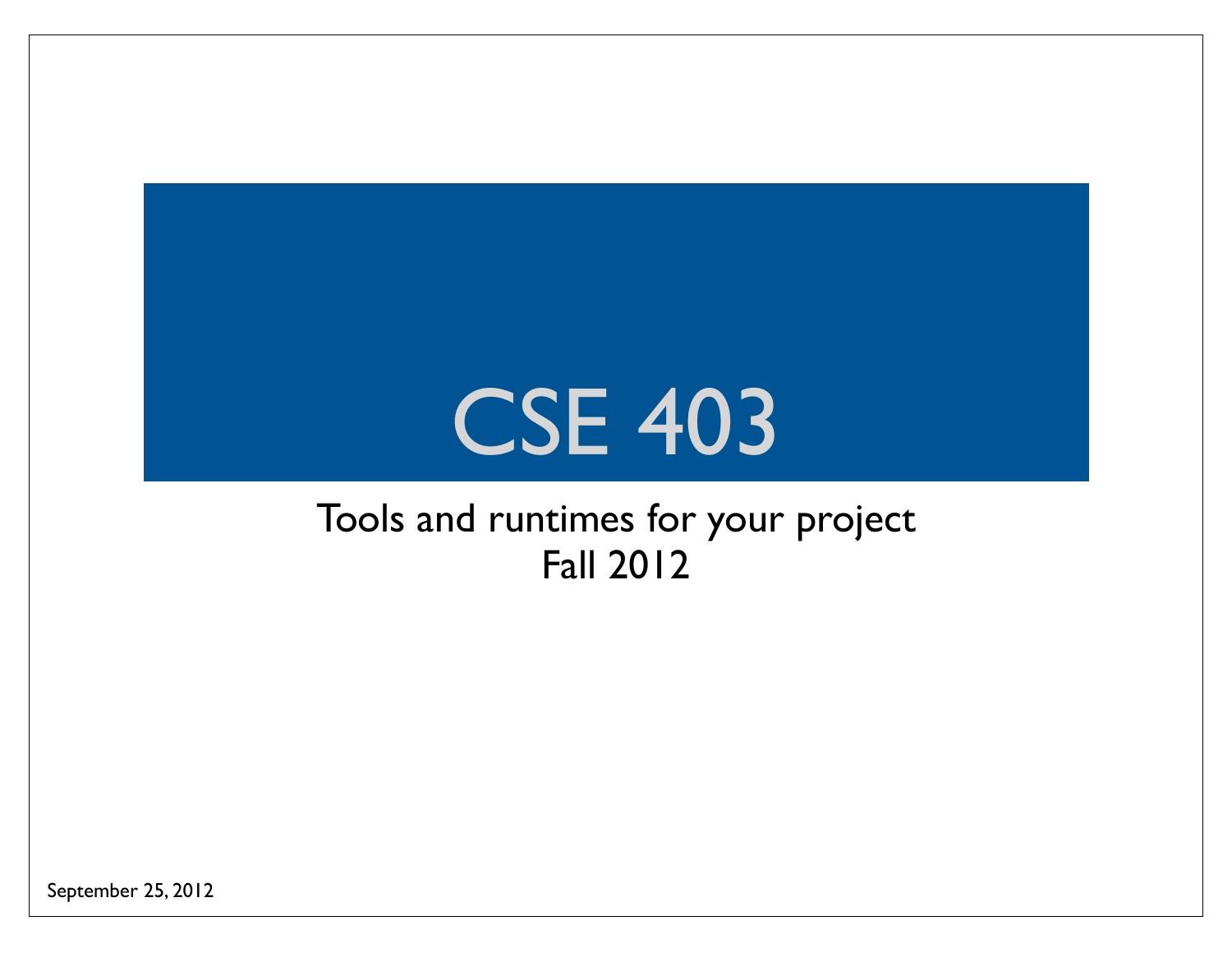### Tools and Runtimes

- Product documents, "paper designs", models
- Implement code as a team (dev tools and envs)
- Write tests
- Communication tools (wiki, email, chat, forums(?))
- Deployment stack (web servers, app servers, databases)
- Deployment tools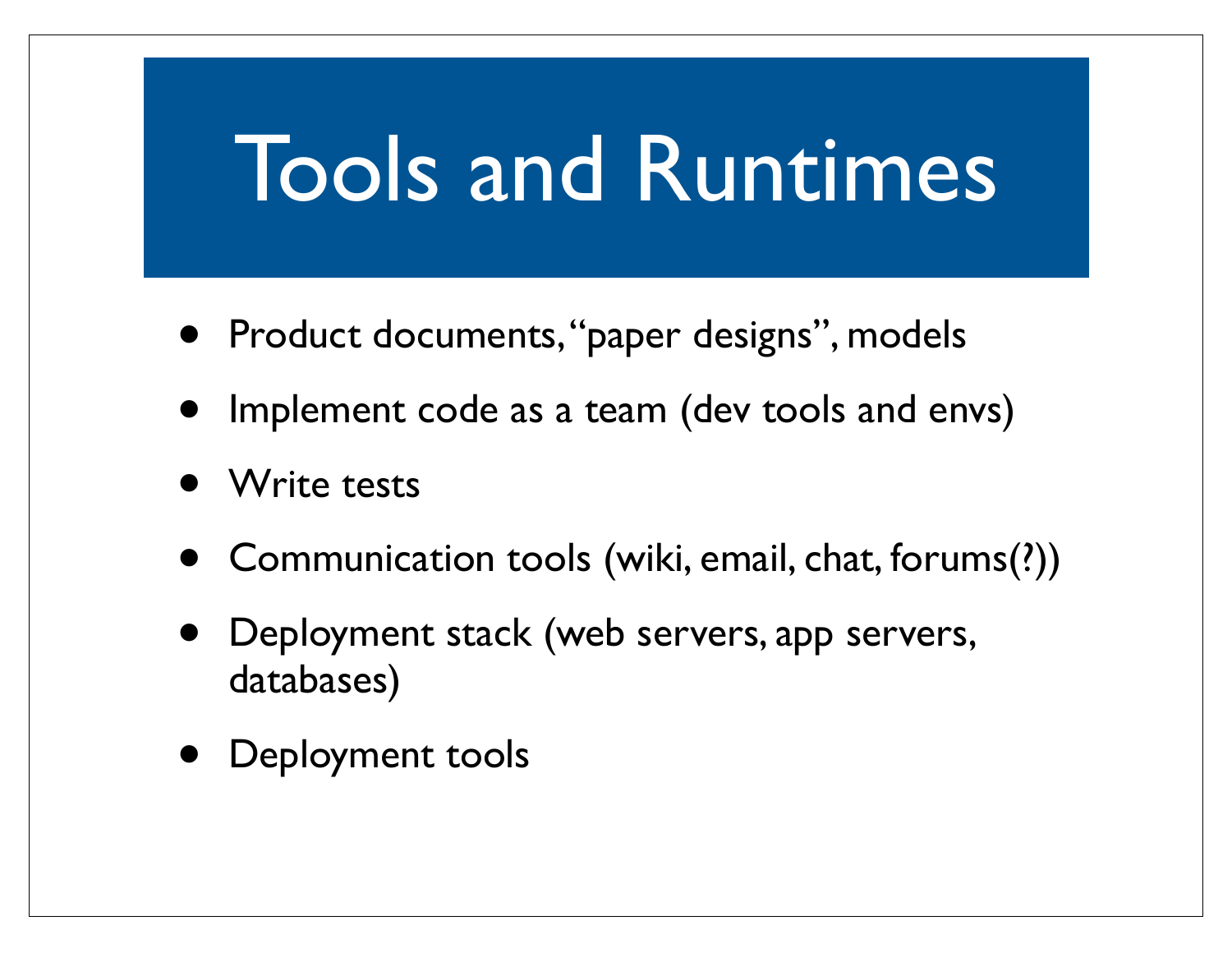# We're biased towards web applications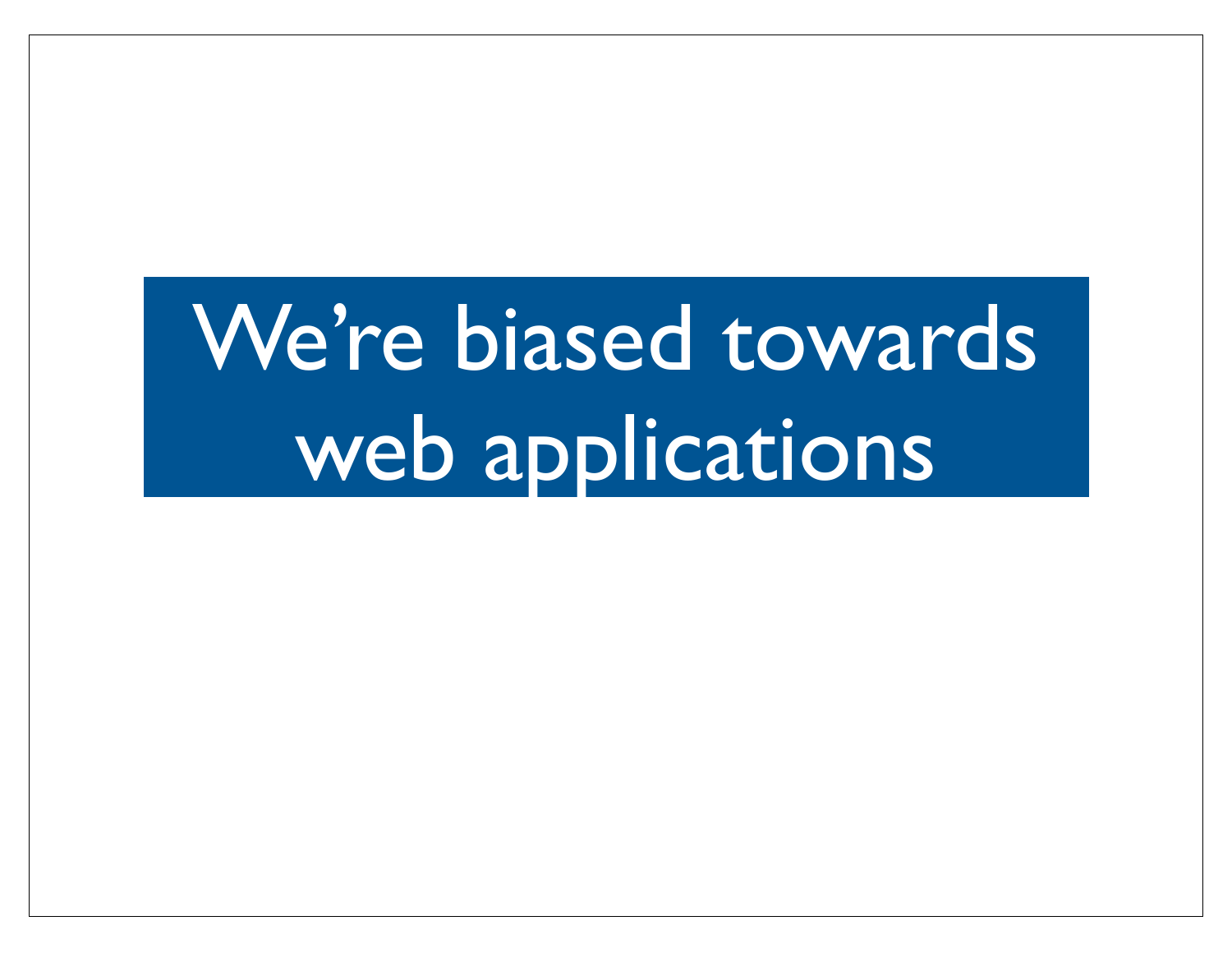#### Strongly biased for using github  **You are required to use github**

- Platform of choice in 2012
- **Git repository (version control)**
- Wiki (you are required to have one of these)
- Bug tracking system
- Good for your career
- Free (if you need a private repo, come see me)
- Find a good tutorial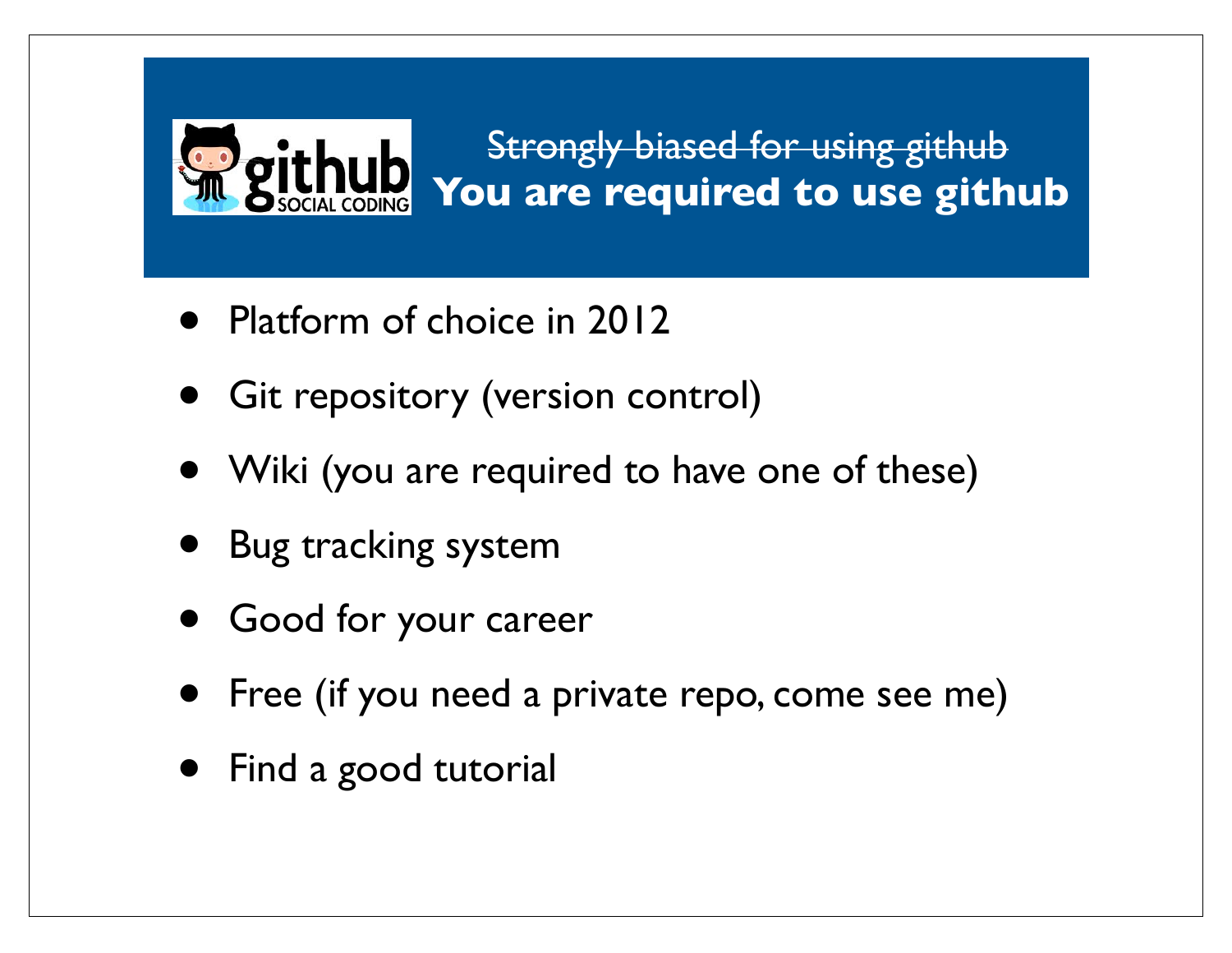#### Your local development environment

- You decide as a team as to what to use
- Use your own personal machines?
- Department machines?
- How do you bring up a full working system?
- Get git on your system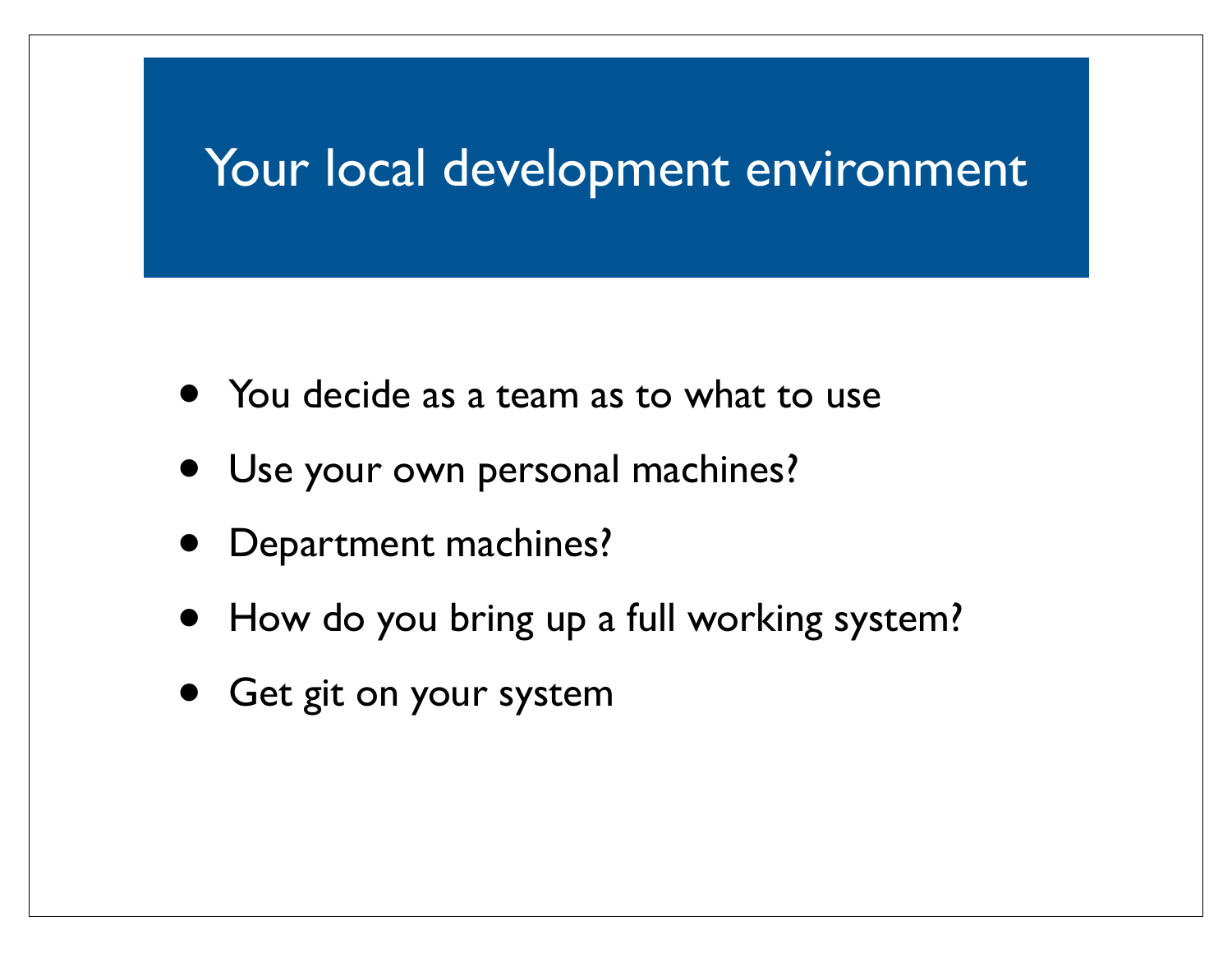# Version control systems: why?

- Allow developers to work concurrently
	- Personal changes do not affect each other unless published
- Preserves history of the changes
	- If something goes bad, developers can roll back to a "stable" state (maybe)
- Disaster management
- Using a VCS is a natural requirement
	- If not, believe us that you will regret it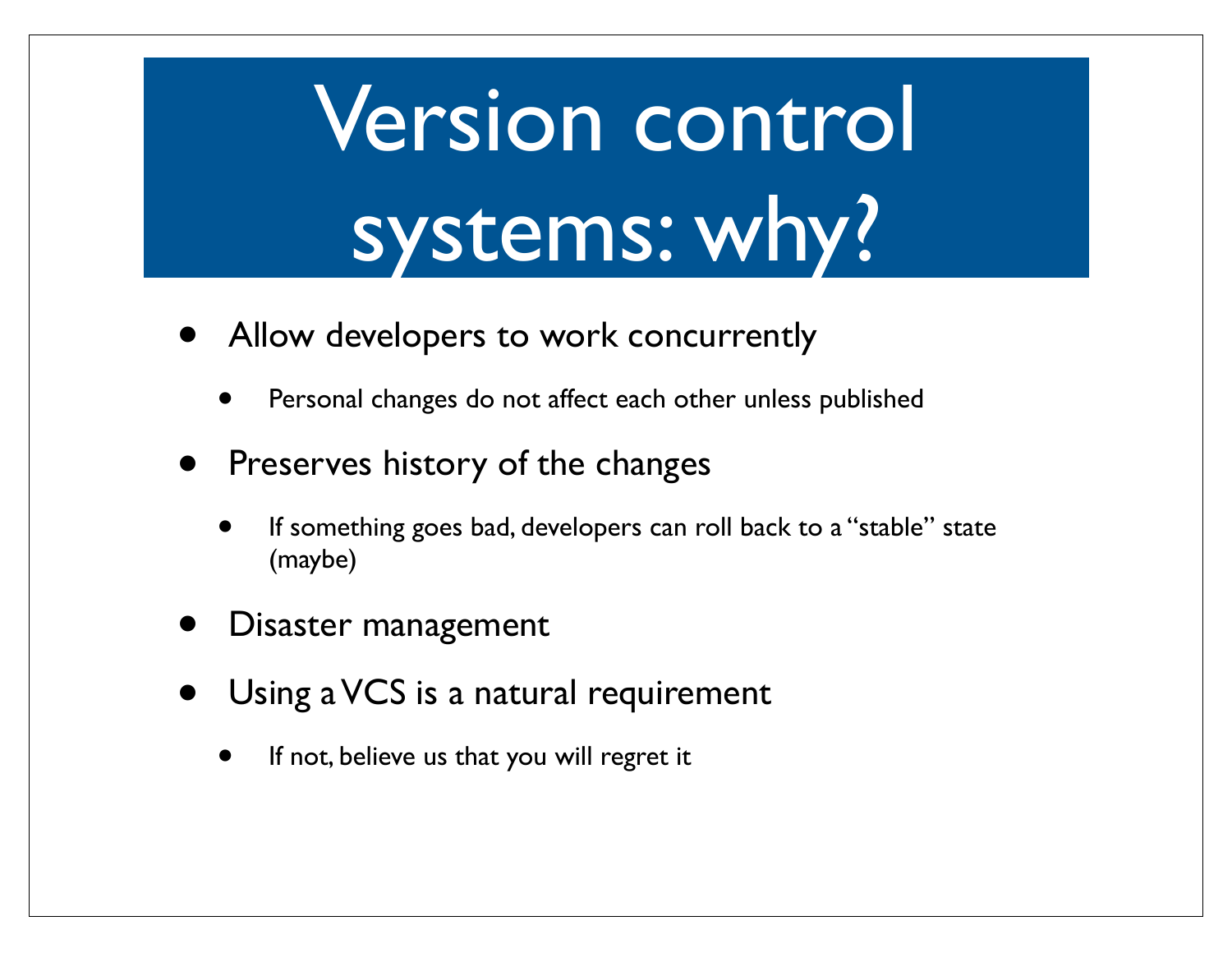# Version control system (git)

- A central repository (github)
- Distributed private (personal) repositories
- Personal workspaces
- Make changes->commit local->push to share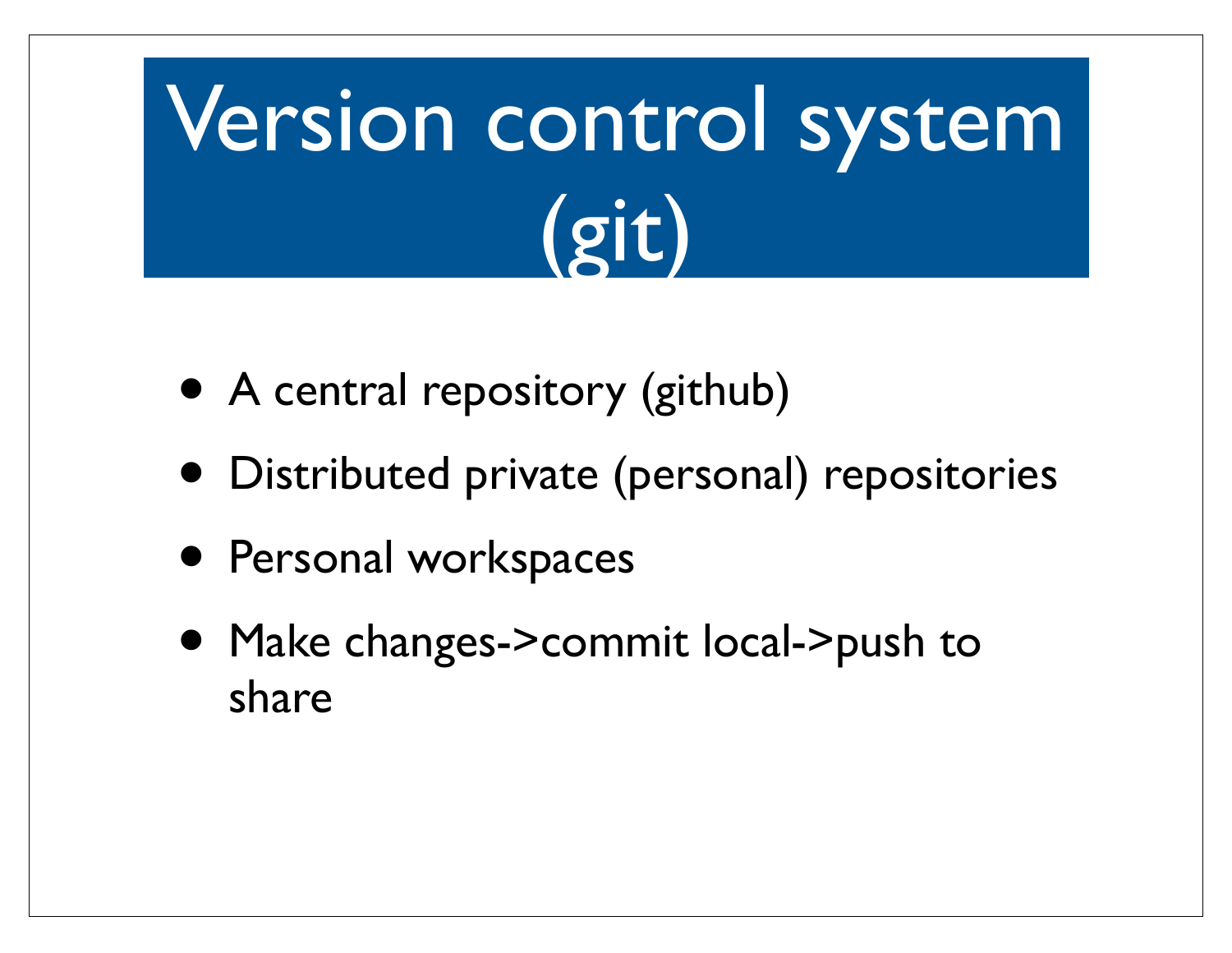# Requirements and UI Tools

- Word (Google docs) for writing requirements
- UI prototypes (paper/pencil, sticky notes, balsamiq, Powerpoint, others)
- UML tools for data model (maybe)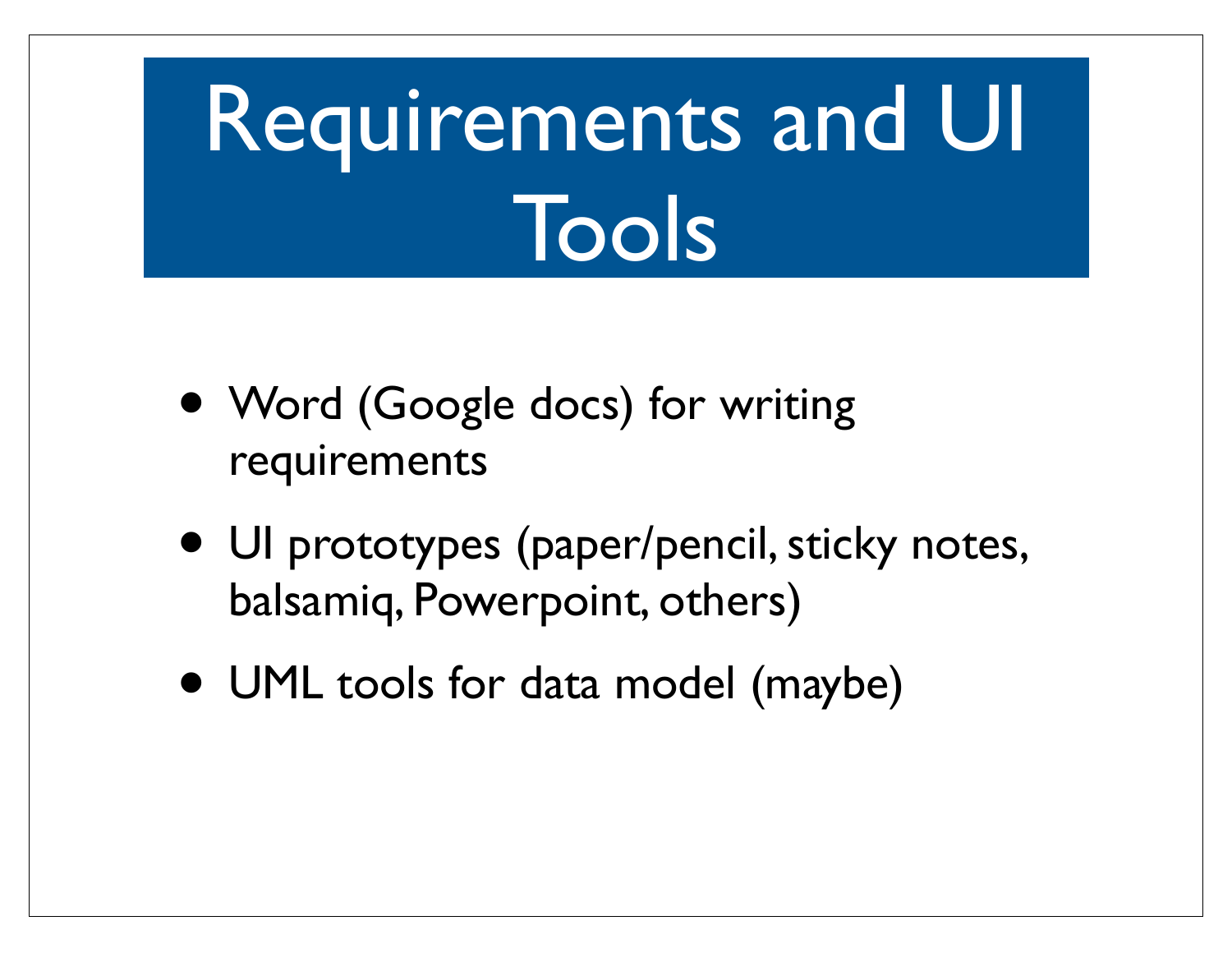#### Runtime Resources

- WebFaction
- Heroku
- Amazon EC2
- Department resources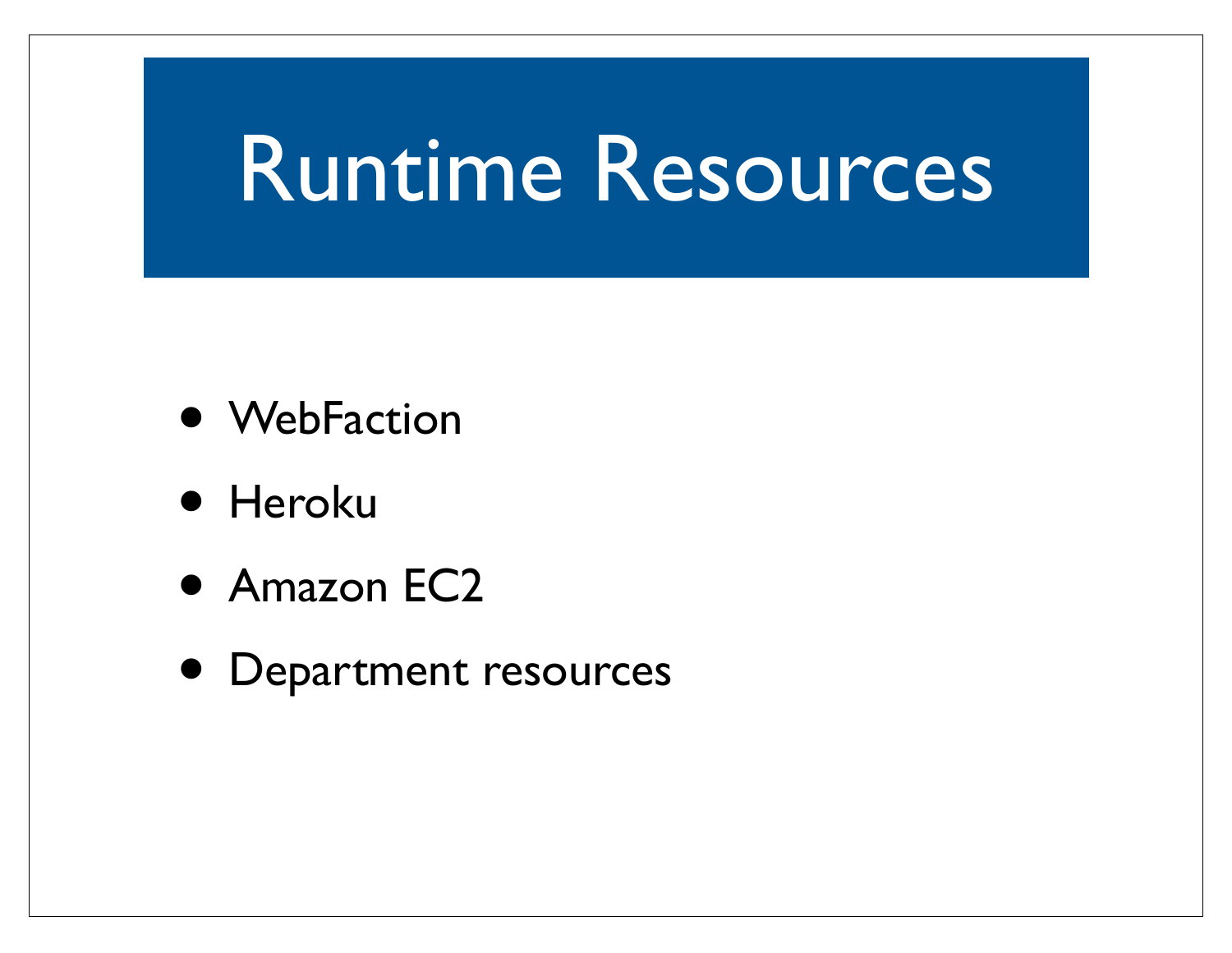### UML tools

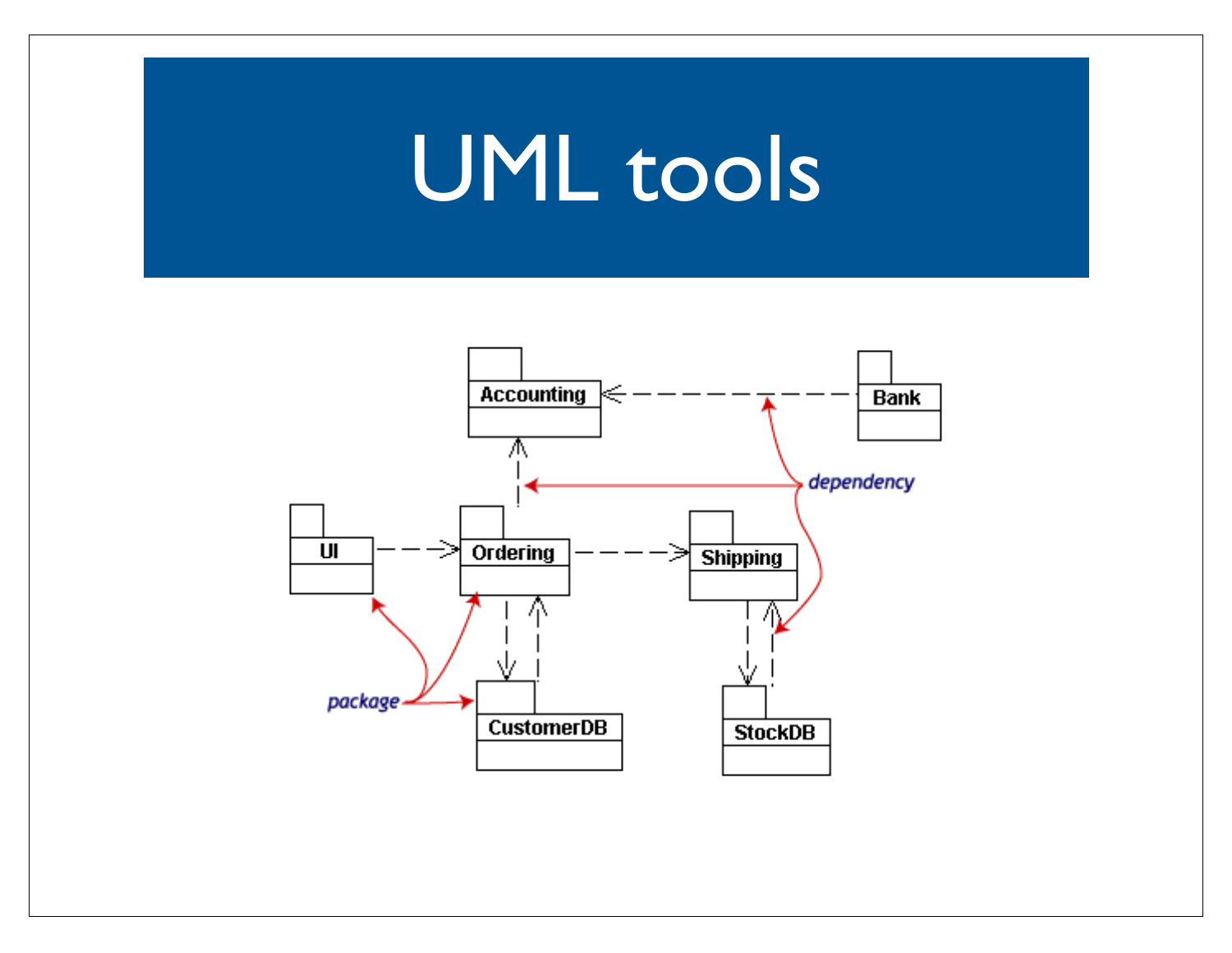### Implementation tools

#### • Programming language

- Python, Ruby (on Rails), php....
- Compilers, interpreters, debuggers, profilers(?)
- IDE: Textmate, Eclipse, vi/emacs!
- Twitter Bootstrap (for generating front ends)
- Xcode?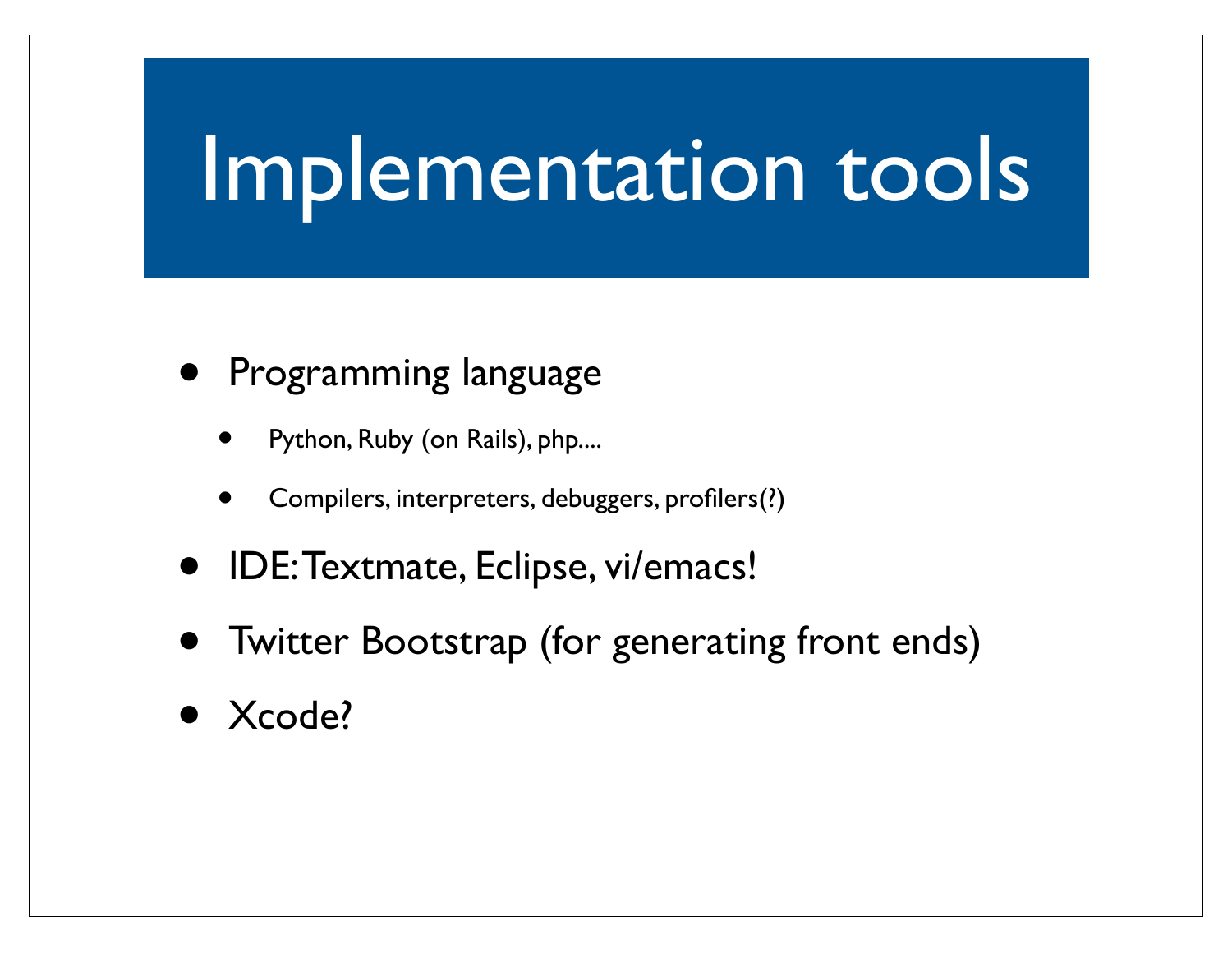## **Testing**

- **•** Find bugs in your implementation
- Check for correctness
- Unit tests, integration tests, system tests
- Frameworks -- language specific?
- "Monkey" testing
- Functional testing: Does it match up with the requirements?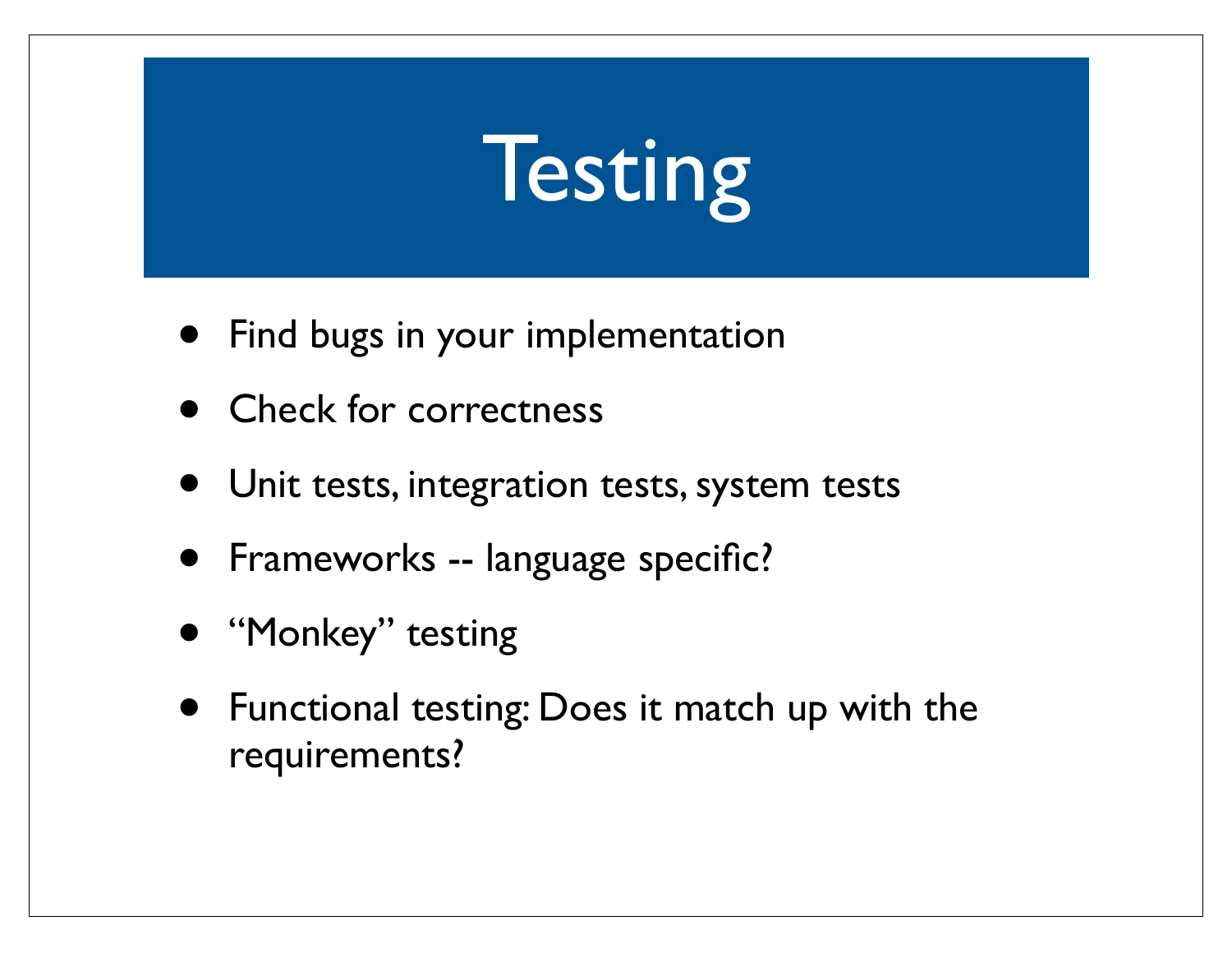#### Hints/Advice

- Quarter is short, don't get stuck with details
- Try to keep up with internal dead lines
- Hack around, play, experiment early
- Ask for help (but we might not know the answer)
- Don't take too much risk
- Understand the conflict between building product and building tools/infrastructure/process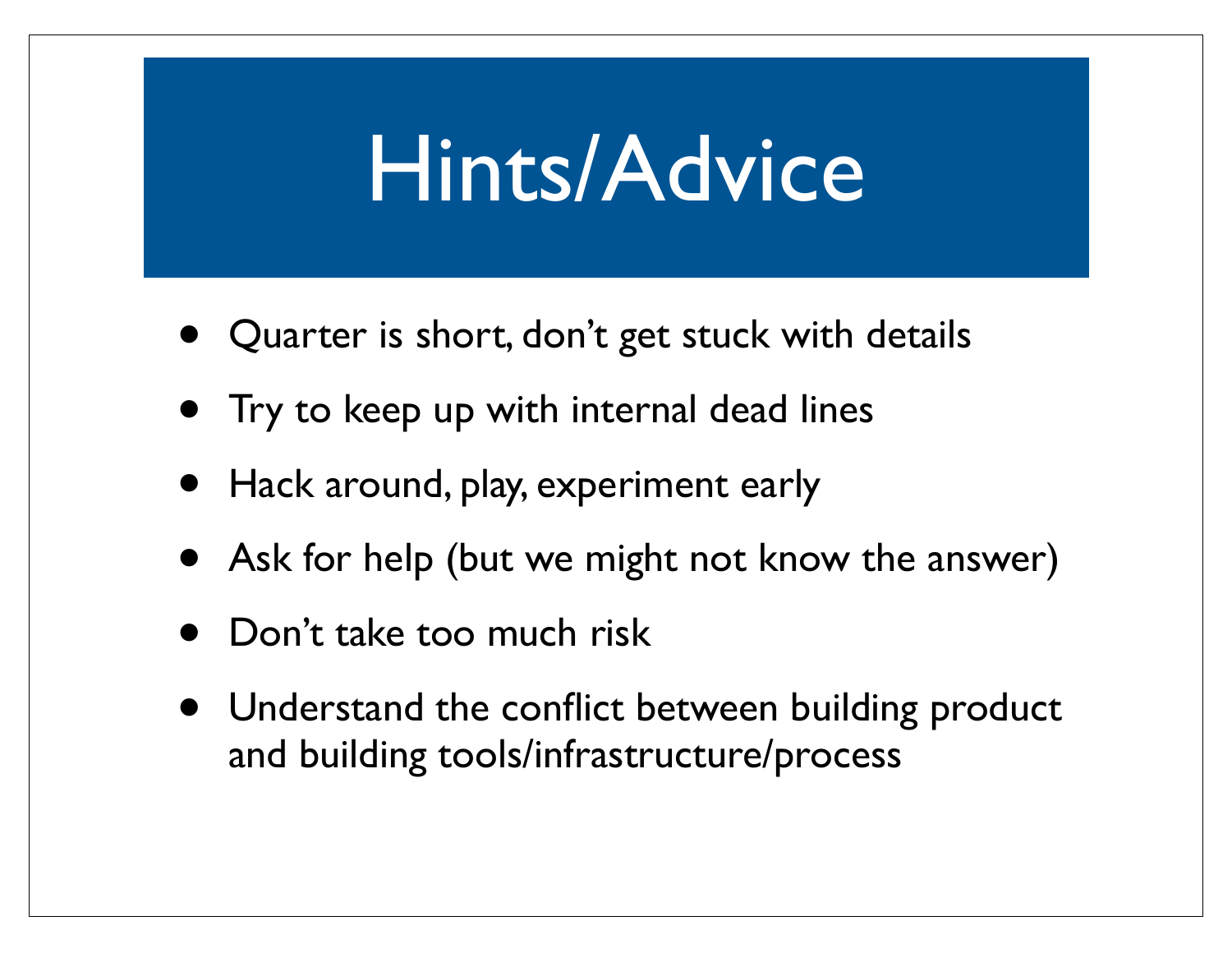#### More advice

- Building a django/python/postgres environment? Read: http://www.jeffknupp.com/blog/2012/02/09/ starting-a-django-project-the-right-way/
- How can a programmer learn to design websites that don't suck http://vascop.github.com/blog/2012/07/25/how-can-aprogrammer-learn-to-design-websites-that-dont-suck.html
- git and github tutorials
	- http://www.vogella.com/articles/Git/article.html
	- http://www.github.com